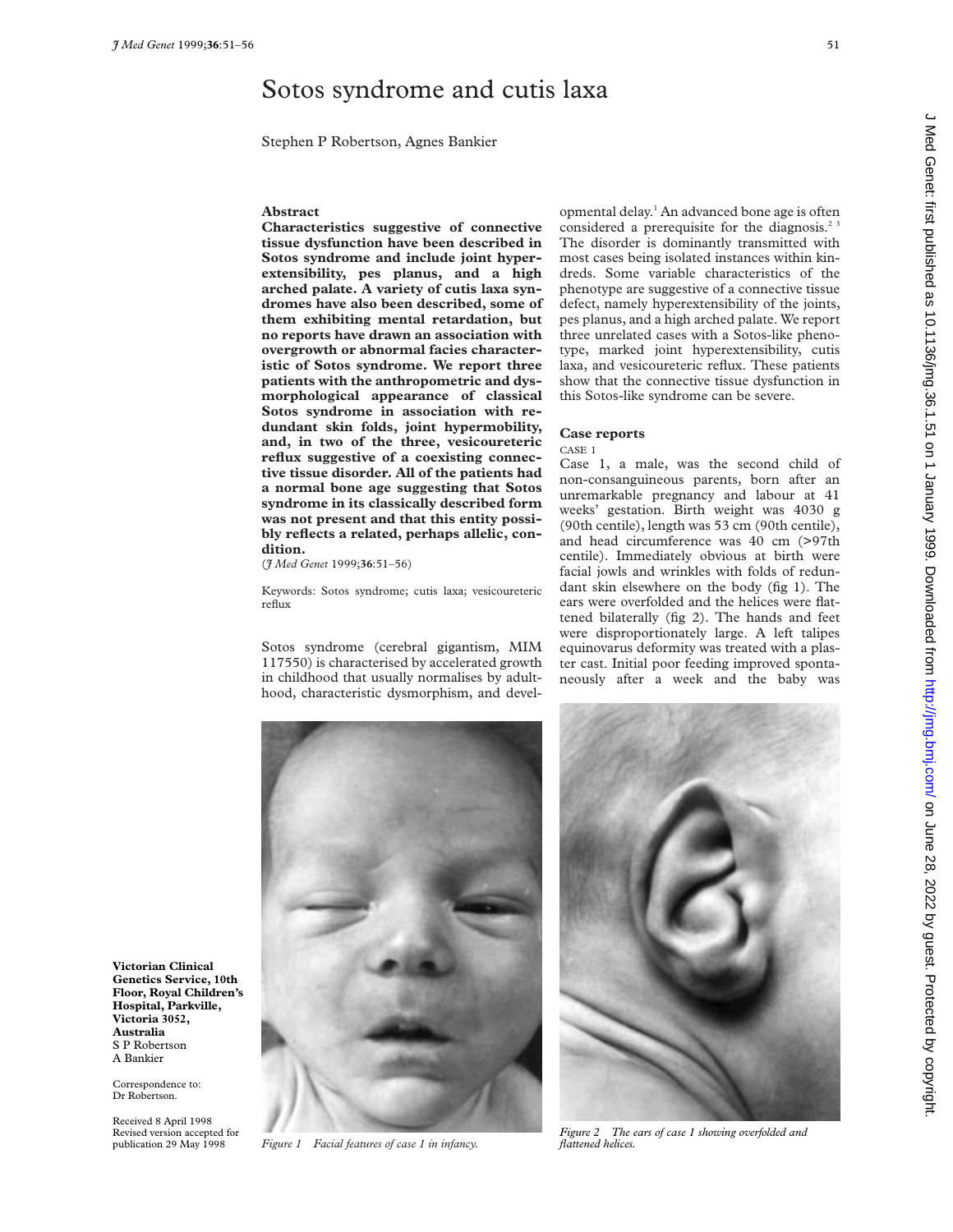

*Figure 3 Case 1 in late infancy. The evolving facies of Sotos syndrome are evident (triangular face, broad forehead) together with loose folds of redundant skin.*

discharged. Subsequent investigations included a normal karyotype and a negative qualitative test for urinary homocystine. Audiological assessment was normal.

Serial developmental assessments showed that gross motor, fine motor, and receptive language development was slightly delayed but expressive language development was particularly affected and lagged by six to 12 months over the first 36 months of life necessitating speech language therapy. Clinical reassessments showed the characteristic facies of Sotos

syndrome (fig 3), a high arched palate, pectus carinatum, and large hands and feet. Persisting connective tissue characteristics included joint hyperextensibility and lax skin although the laxity of the skin gradually diminished over the first decade of life. The head circumference tracked 2 cm above but parallel to the 97th centile from 2 months of age, while the height and weight followed the 97th centile then dropped to the 75th by 7 years of age. A bone age at 21 months was concordant with chronological age. No further bone ages or clinical assessments were performed as the child became lost to follow up.

## CASE 2

Case 2, a female, was the second of three children born to a non-consanguineous couple after a pregnancy complicated by preeclampsia. There was no family history of genitourinary malformations or history of maternal diabetes in pregnancy. Birth weight was 4300 g (>97th centile). At 2 weeks of age her length was 57 cm (>97th centile) and head circumference was 37.5 cm (>97th centile). The child was hypotonic and fed poorly for the first seven days of life requiring gavage feeds. From birth there was pectus carinatum, the skin hung in loose, redundant folds, and joint hypermobility was present. The palate was high arched. These signs persisted as prominent features into the second decade of life (fig 4).

During follow up, the facies of Sotos syndrome was noted (fig 5) and the hands and feet were large with deep creases in the soles of the feet (fig 6). Serial bone ages (performed at 9 months and 6, 8, and 14 years) were commensurate with chronological age. A karyotype was 46,XX.

Developmental assessments showed mild delays in gross and fine motor skills but expressive language was more substantially



*Figure 4 (A) Appearance of case 2 aged 4 years showing the facies of Sotos syndrome, large hands and feet, and genu valgum, and plantar valgus deformities reflecting her ligamentous laxity. (B) The palate is also high arched.*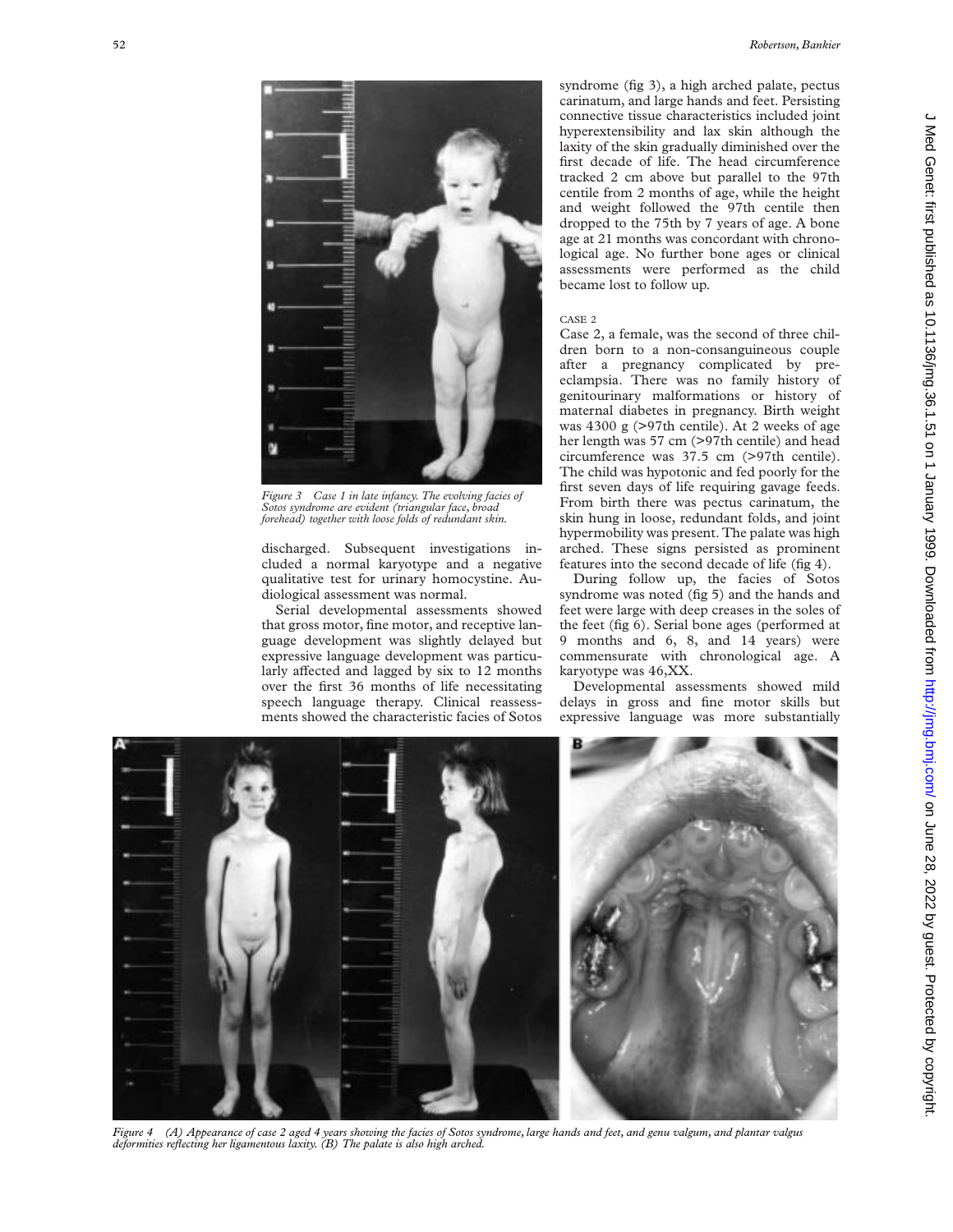

*Figure 5 Persisting facies of Sotos syndrome at the age of 8.*



*Figure 6 Deep creases in the feet of case 2 reflecting the presence of cutis laxa.*

delayed. Hypermetropia was diagnosed at 4 years requiring spectacles. A urinary tract infection at the age of 3 led to the discovery of vesicoureteric reflux with pronounced pelvicalyceal dilatation bilaterally. Bilateral ureteric reimplantations were performed at 5 years. Ligamentous laxity at the age of 6 led to an orthopaedic assessment where severe coxa valga with compensatory external tibial torsion was observed. Plantar valgus deformities led to the fitting of orthoses. Special schooling was necessary, with global cognitive development assessed at the 8 year level at 14 years of age.

### CASE 3

Case 3, a male, was the third of three children of non-consanguineous parents with a negative family history for genitourinary malformations. The pregnancy was complicated by polyhydramnios and antenatal detection of urinary bladder dilatation and bilateral hydronephrosis. Delivery was induced at 36 weeks. Birth weight was 2760 g (50th centile) and length was 47.5 cm (50th centile). The head circumference was not recorded. At birth the face was noted to be triangular with a pointed chin and there were low set, posteriorly rotated ears, a depressed nasal bridge, and an upturned nose. The skin sat in multiple, loose folds. The anterior abdominal wall musculature was hypoplastic (fig 7). Postnatal urinary tract studies showed a megacystis with associated hydroureters and hydronephrosis (fig 8). Early neonatal life was complicated by feeding problems and neonatal jaundice requiring phototherapy. He was readmitted for failure to thrive aged 4 months and, although no firm diagnosis was made, thyroid function tests, serum lipid profile, intestinal biopsy, and serum copper were all normal. Persistent features consistent with Sotos syndrome have been noted over the subsequent 15 years, including frontal bossing (fig 9), high palate (fig 10), pectus carinatum, flat, small nails, and large hands and feet with deep creases on the palms and soles (fig 11). At 15 years of age his height was 175 cm (75th centile), the arm span was 192 cm, the head circumference was 58.8 cm (>98th centile), the hand length was 22 cm (>97th centile), and the foot length was 29 cm (>97th centile). Connective tissue laxity has been manifest throughout childhood as persisting vesicoureteric reflux necessitating ureteric reimplantation aged 2, bilateral inguinal herniae requiring operation aged 3 and 4, and bilateral pes planus requiring orthoses. Hypermetropia was diagnosed aged 5 and spectacles were prescribed. A gastroscopy performed aged 14 for persisting gastro-oesophageal reflux showed pronounced mucosal folds in the duodenum. An echocardiogram at 15 years showed mild diffuse dilatation of the ascending aorta above the sinotubular junction. A decision was made to begin prophylactic beta blocker therapy on an empirical basis.

He smiled at 4 weeks, sat alone at 12 months, crawled at 14 months, and walked at 2 years. An assessment at 42 months estimated language and fine motor skills at the 17-22 month level and gross motor function at the 16 month level using the Bayley Scales of Infant Development. Audiological testing was normal. A cerebral CT scan at 18 months showed mild dilatation of the lateral and third ventricles, but these changes had resolved on a follow up scan at 42 months. Bone age was repeatedly estimated at the ages of 4 months,  $3\frac{1}{2}$ ,  $5\frac{1}{2}$ , and 91⁄2 years and was commensurate with chronological age on each occasion. A karyotype from both skin and blood leucocytes was 46,XY.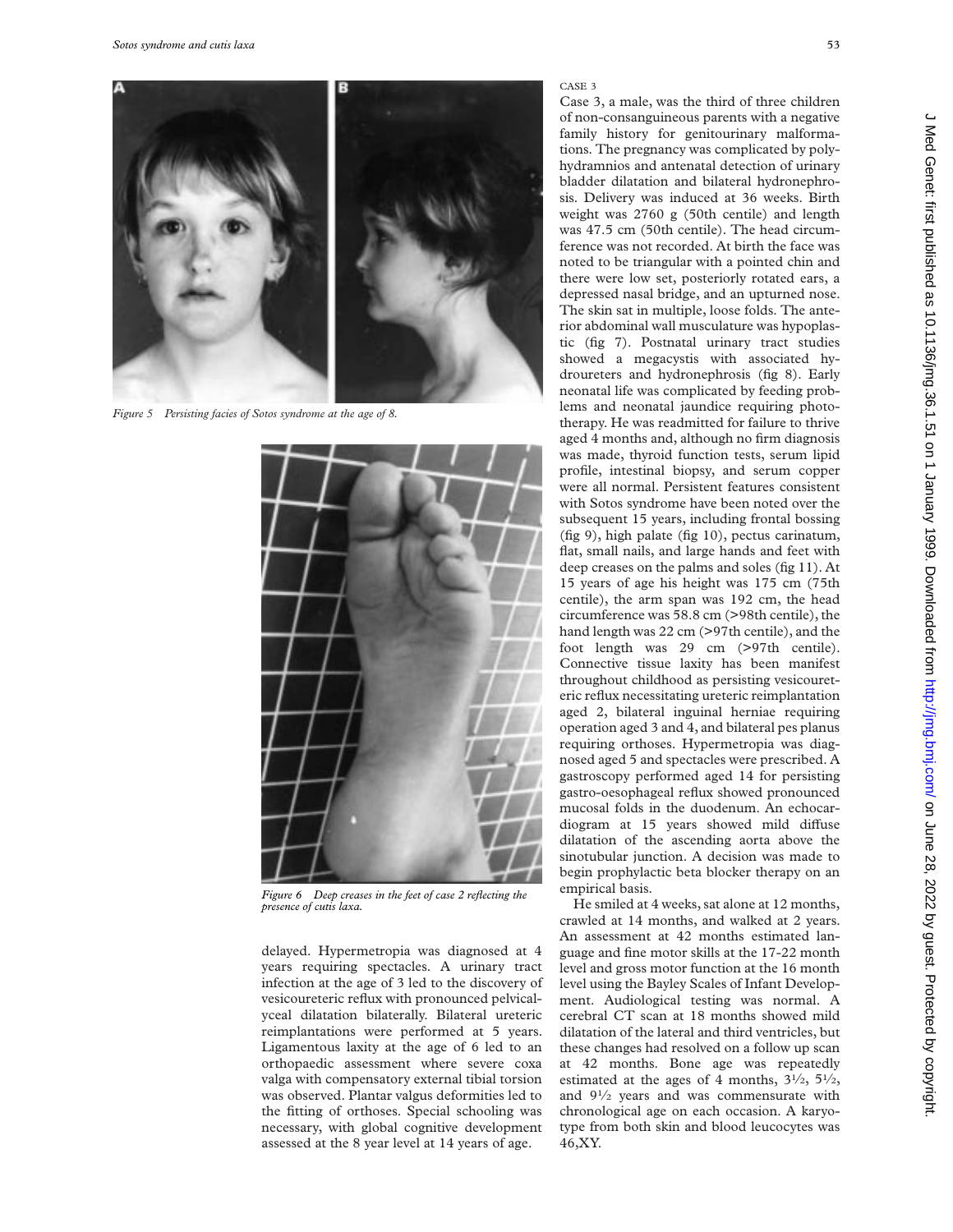

*Figure 7 (A, B) Appearance of case 3 in the neonatal period. Loose redundant folds of skin are evident as is the high forehead and triangular shape to the face.*

# **Discussion**

Although the aetiology underlying Sotos syndrome is not established, the definition of the phenotype, in particular the characteristic facies, and diagnostic criteria have become increasingly well delineated over the last decade.<sup>2 3</sup> Various manifestations, such as pes planus, a high arched palate, and joint hyperextensibility have hinted that a connective tissue abnormality is part of the phenotype.<sup>1</sup> The pronounced nature of the connective tissue dysfunction described in the patients reported here, as illustrated by their facial appearance, redundant skin folds, joint hypermobility, vesicoureteric reflux of severe degree, and hypermetropia, all indicate that a more profound defect than that previously described in Sotos syndrome is present. The nature of these features is reminiscent of syndromes associated with cutis laxa, a heterogeneous group of disorders primarily affecting the skin but in some instances also the ligaments, viscera, and brain. $4-7$ 

These patients do not resemble any other previously described syndrome associated with cutis laxa or overgrowth. A diagnosis of Marfan syndrome could be entertained in these patients, especially in the light of the cardiac findings as found in patient 3, but the facies and developmental profile are more typical of Sotos syndrome and insufficient characteristics are present to fulfil the diagnostic criteria for Marfan syndrome.<sup>8</sup> Recessively inherited entities have been described with developmental delay associated with cutis laxa and ligamentous laxity, $6^{9-11}$  but overgrowth and Sotos-like dysmorphism are absent in these instances, and some syndromes have accessory features not present in our patients.<sup>7 12</sup> Described dominantly inherited forms of cutis laxa are usually not associated with mental retardation or visceral anomalies<sup>4</sup> and therefore are unlikely diagnoses in this instance.



*Figure 8 (A, B) Voiding cystourethrogram from case 3 performed in the neonatal period. Gross vesicoureteric reflux is shown together with the presence of a megacystis.*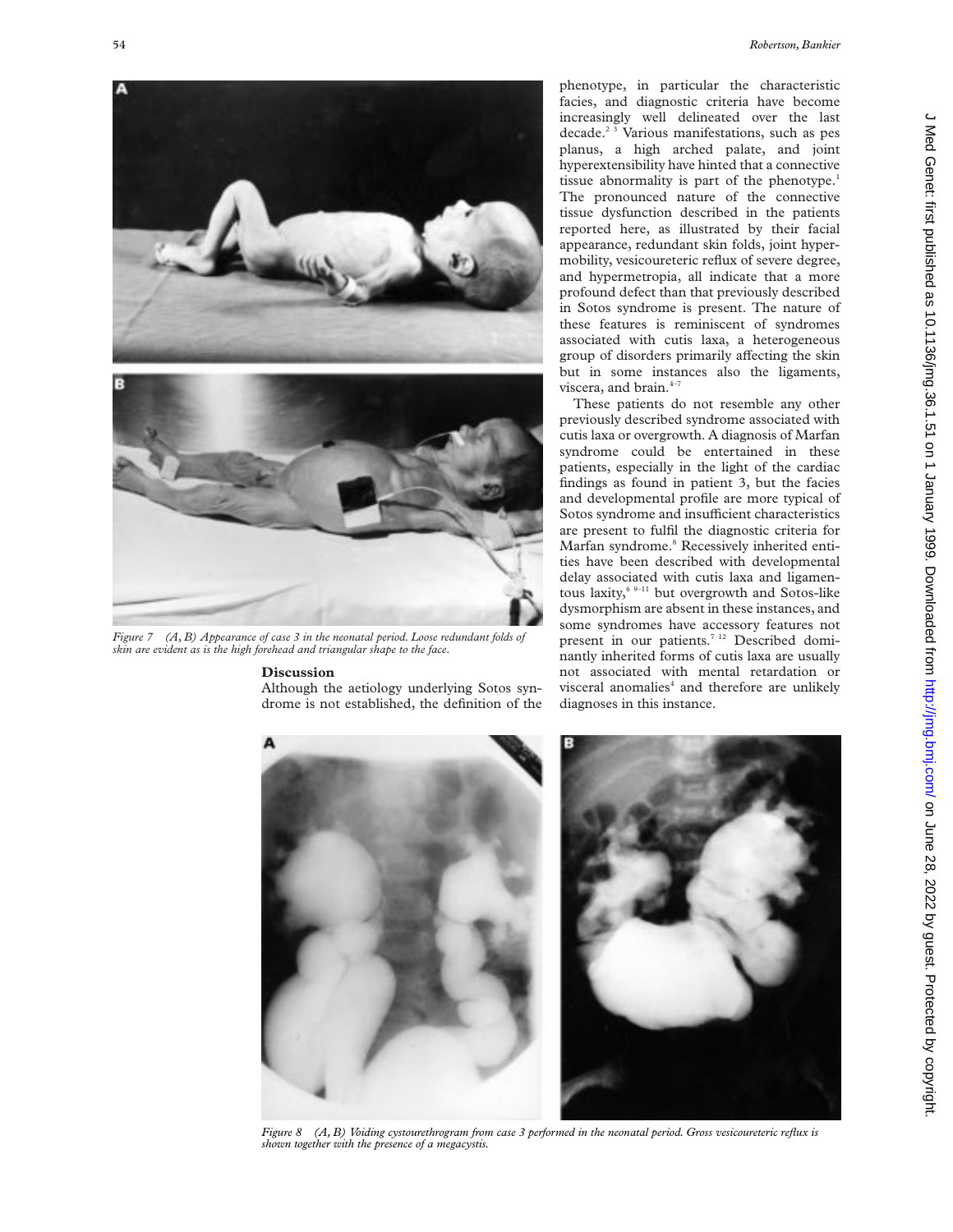

*features of Sotos syndrome are evident.*

Cutis laxa can be associated with visceral abnormalities, particularly in the cardiorespiratory and gastrointestinal system, in conjunction with the skin findings.<sup>5</sup> The redundant folds of duodenal mucosa observed at endoscopy and the diffuse dilatation of the ascending aorta in patient 3 are reminiscent of these reports.

The vesicoureteric reflux and urinary tract dilatation found in patients 2 and 3 were the

most prominent visceral manifestations of these patients' connective tissue defect. Vesicoureteric reflux has recently been recognised as a complication of Sotos syndrome in a sizeable minority of cases.<sup>13 14</sup> Previous genitourinary involvement in syndromes associated with cutis laxa have included bladder diverticulae6 and bladder diverticulae in the presence of vesicoureteric reflux has been reported in Sotos syndrome.<sup>13</sup> It has been suggested that such



*Figure 11 Large feet (A) and hands (B) with deep creases in case 3.*